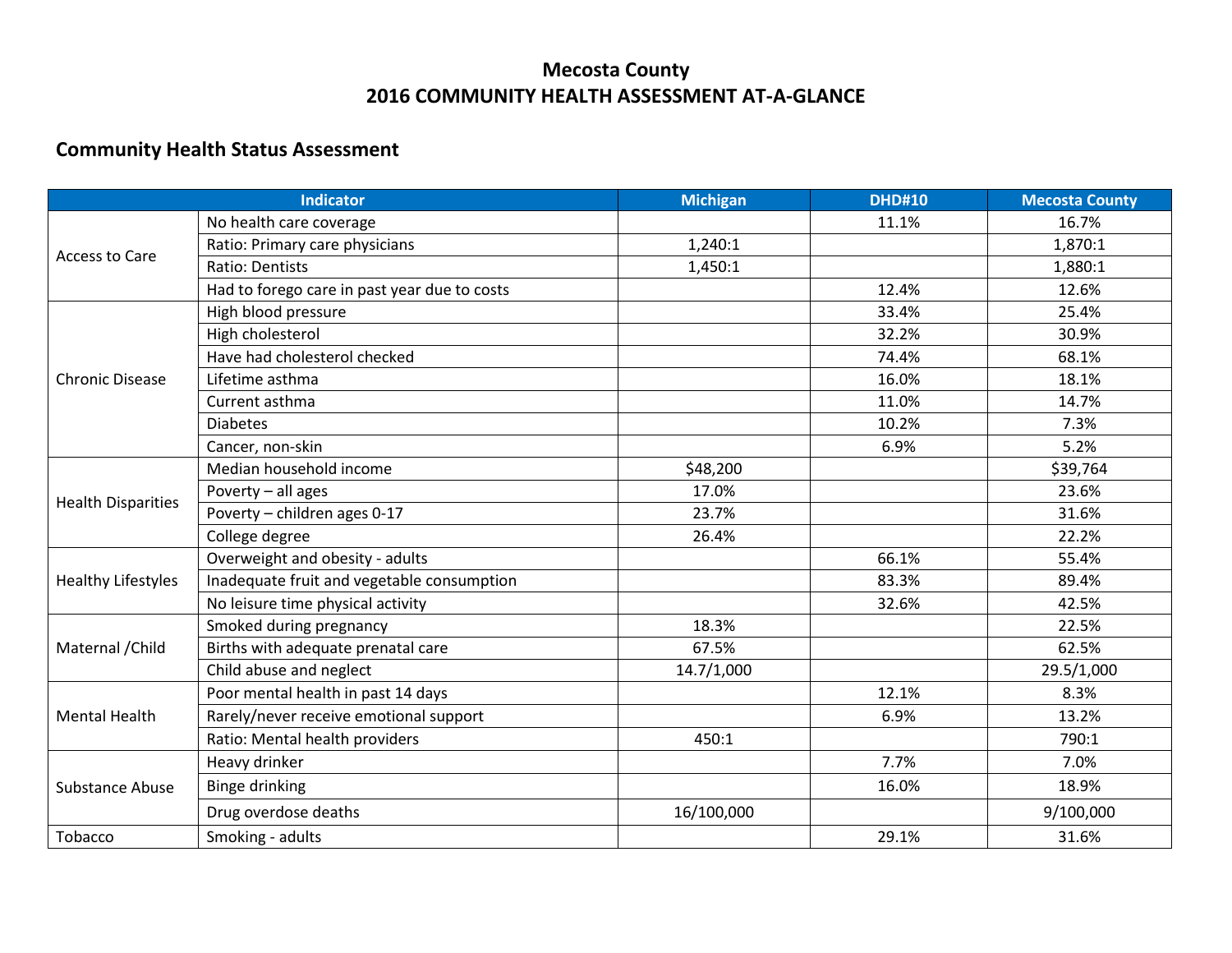Sources: District Health Department #10, US Census Bureau, Michigan Department of Health and Human Services, County Health Rankings.

| <b>QUESTION</b>                                                                        | <b>Mecosta</b>                                                                                                                                                                                                                                                 |
|----------------------------------------------------------------------------------------|----------------------------------------------------------------------------------------------------------------------------------------------------------------------------------------------------------------------------------------------------------------|
| What are the most important factors<br>needed for a healthy community?                 | $N = 131$<br>Access to health care, including primary care, specialty care, behavioral health, or dental care<br>1.<br>Good jobs and healthy economy<br>2.<br>Access to affordable, healthy food<br>3.<br>Affordable housing<br>4.<br>Safe neighborhoods<br>5. |
| What are the most important<br>community health problems in the<br>county you live in? | Substance abuse (alcohol, illegal drugs, prescription drugs)<br>Overweight and obesity<br>2.<br>Lack of access to primary, specialty care, behavioral health or dental care<br>3.<br>Lack of affordable housing<br>4.<br>Mental health issues<br>5.            |

| <b>QUESTION</b>                                                                                                           | <b>ADULTS</b>                                                                                                                                                                                                                                         | <b>OLDER ADULTS</b>                                                                                                                                                                                                | <b>CHILDREN</b>                                                                                                                                                                                                              |
|---------------------------------------------------------------------------------------------------------------------------|-------------------------------------------------------------------------------------------------------------------------------------------------------------------------------------------------------------------------------------------------------|--------------------------------------------------------------------------------------------------------------------------------------------------------------------------------------------------------------------|------------------------------------------------------------------------------------------------------------------------------------------------------------------------------------------------------------------------------|
| What are the problems<br>adults, older adults, and<br>children in your family<br>have in getting health care<br>services? | Health insurance has high<br>deductibles/co-pays<br>Health insurance coverage is limited<br>Health insurance does not cover<br>dental services<br>Difficult to set appointments<br>Cannot afford visit to doctor, dentist,<br>clinic, and/or hospital | Transportation issues<br>Cannot afford visit to doctor, dentist,<br>clinic, and/or hospital<br>Health insurance has high<br>deductibles/co-pays<br>Health insurance coverage is limited<br>Getting specialist care | Health insurance has high<br>deductibles/co-pays<br>Finding a behavioral health provider<br>Health insurance does not cover<br>dental services<br><b>Transportation issues</b><br>ER waiting time<br>Getting specialist care |